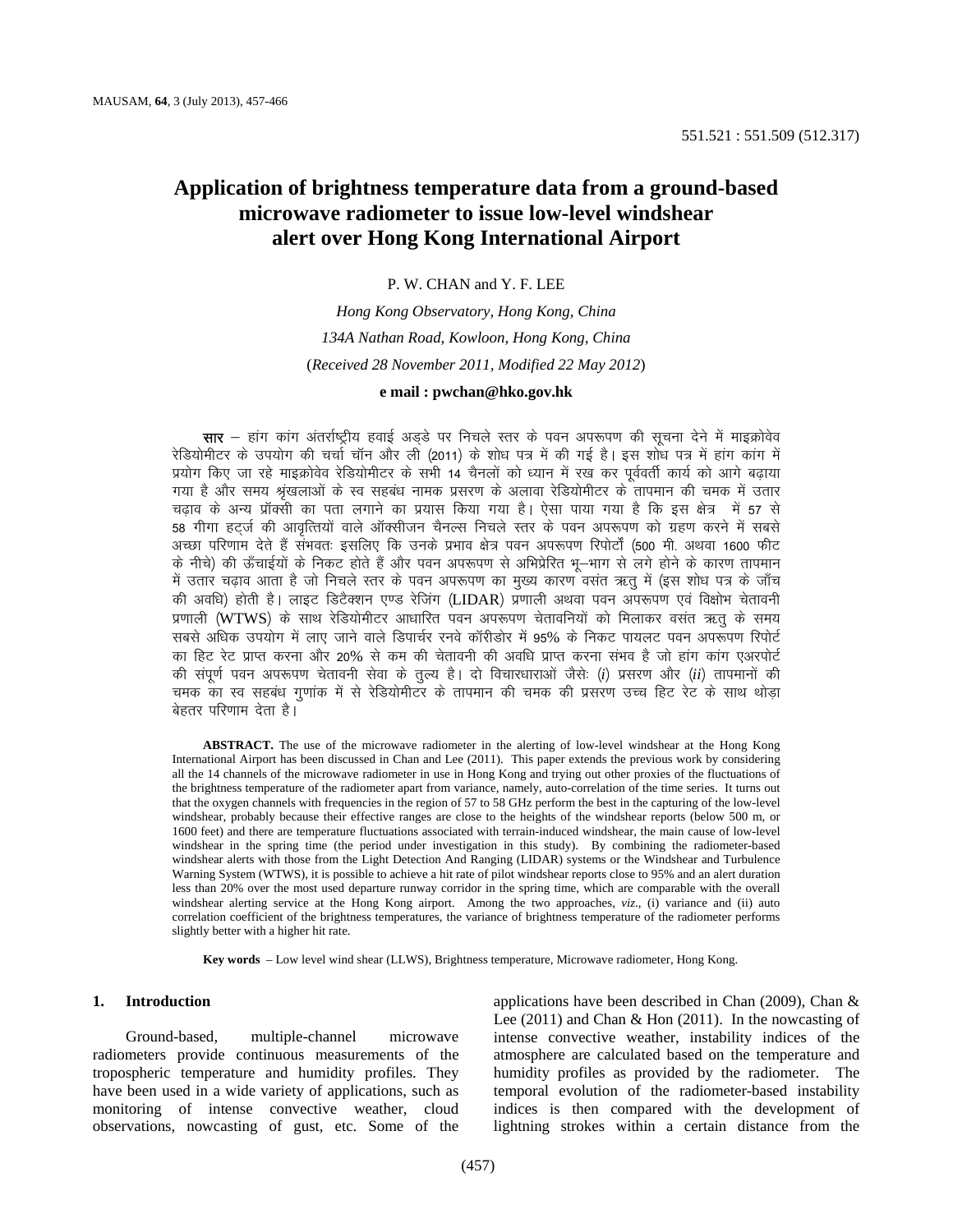radiometer to see the correlation between the two. In particular, in Chan and Lee (2011), some preliminary results are presented in the use of the raw brightness temperature data from a radiometer in the monitoring of low-level windshear at the Hong Kong International Airport (HKIA). They are based on one frequency channel of the radiometer only to see if there is any correlation between the fluctuation of the brightness temperature and the occurrence of windshear at the airport.

Low-level windshear refers to sudden changes of the wind speed and/or wind direction along the glide path of the aircraft, within 3 nautical miles from the runway end. Such windshear could change the lift of the aircraft significantly and is thus hazardous to the operation of the aircraft. Traditionally, windshear is monitored by wind measurements, such as ground-based anemometer data or line-of-sight velocity provided by remote-sensing instruments like Doppler Light Detection And Ranging (LIDAR) system and Terminal Doppler Weather Radar (TDWR). However, there are some limitations with such wind data. For the ground-based anemometers, wind measurements are available near the ground only, and they may not be representative of the wind situation along the glide path of the aircraft. Remote-sensing instruments could be used to measure the winds along the flight path, but the data availability may be limited by the atmospheric condition. For example, in case of LIDAR, wind data may not be available when the laser beam is attenuated rapidly in low cloud base. For TDWR, when the atmosphere is relatively dry, there may not be sufficient water droplets and/or humidity discontinuity in the air to give good quality radar returns.

An alternative approach is to use fluctuations of the temperature as an indication of the airflow disturbances. In fact, at HKIA, the majority of low-level windshear (about 70% of the pilot windshear reports) is related to the disruption of the prevailing airflow by the complex terrain, including the mountainous Lantau Island to the south of the airport. Radiometer may have limitation in the sampling volume in the zenith mode because it measures the temperature data in the air column aloft the instrument only. But the effective range of a measurement channel could cover a height range of several hundred metres (Table 1), and thus the radiometer may give an indication of the degree of airflow disruption within the atmospheric boundary layer by measuring the associated variation of the atmospheric temperature.

In Chan and Lee (2011), the potential application of a microwave radiometer in monitoring low-level windshear is studied by considering a particular oxygen channel only. The present paper looks at this application

#### **TABLE 1**

#### **Weighting functions for the oxygen line complex channels (derived from Rose and Czekala, 2008)**

| Channel frequency<br>(GHz) | Height at which the normalized difference<br>weighting functions attains maximum (m) |  |  |
|----------------------------|--------------------------------------------------------------------------------------|--|--|
| 58.0                       | 400                                                                                  |  |  |
| 57.3                       | 450                                                                                  |  |  |
| 56.66                      | 500                                                                                  |  |  |
| 54.94                      | 900                                                                                  |  |  |
| 53.86                      | 1400                                                                                 |  |  |
| 52.28                      | 2100                                                                                 |  |  |
| 51.26                      | 2300                                                                                 |  |  |

in more detail. In particular, the following issues would be addressed:

(*i*) All the channels of a microwave radiometer would be considered in order to determine the best-performing channel in capturing the pilot windshear reports;

(*ii*) Apart from standard deviation of the brightness temperature at two consecutive moments, other proxies of wind fluctuations based on the temperature fluctuations would be tried out in order to optimize the performance of applying brightness temperatures in the capturing of lowlevel windshear.

# **2. A review of windshear alerting service**

The overall windshear alerting service at HKIA consists of two parts, namely, machine-generated windshear alerts and subjective windshear warnings issued by the aviation weather forecasters. For the former, the alerts are issued by the Windshear and Turbulence Warning System (WTWS), in which the LIDAR-based windshear alerts form a major part. The LIDAR-based windshear alerting system is also called GLYGA (glidepath scan windshear alert generation algorithm). They are briefly described below.

# 2.1. *GLYGA*

GLYGA makes use of the glide-path scans in constructing the headwind profiles to be encountered by the aircraft. Glide-path scan is a special scanning strategy in which both the azimuthal and the elevation motors of the LIDAR's scanner move at the same time so that the laser beam slides along the glide paths of all the runway corridors of HKIA. The wind data so collected along the glide path itself are used to construct the headwind profile. GLYGA then makes use of a special algorithm to automatically detect abrupt changes of the headwind, based on which windshear alerts are generated. Technical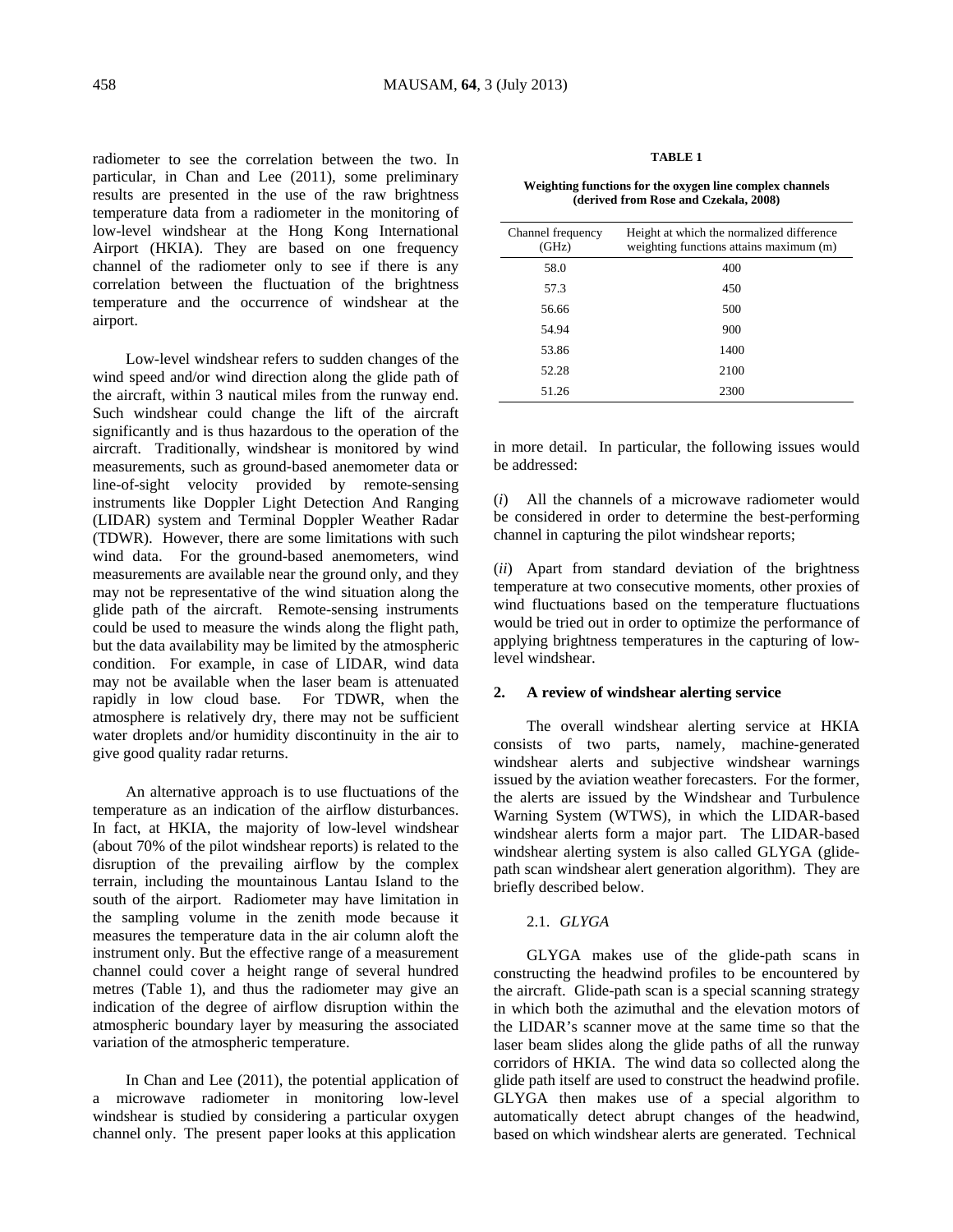

**Fig. 1.** Sample time series of the brightness temperature from an oxygen channel (upper) and a water vapour channel (lower). The raw brightness temperatures are shown in black, and the quality-controlled values are shown in white. The effective height of the oxygen channel considered here is several hundred metres (in the order of 400 m) above ground

details of GLYGA could be found in Shun and Chan (2008).

#### 2.2. *WTWS*

WTWS integrates windshear alerts from a number of windshear alerting algorithms to produce the final, single alert for each of the 8 runway corridors of HKIA. Runway-specific alerts are generated, namely, the arrival and the departure corridors of the same runway can have different alerts. The windshear algorithms under consideration include GLYGA, anemometer-based algorithms, as well as windshear alerts from the TDWR. An alert prioritization scheme has been agreed and regularly reviewed with the aviation stakeholders for implementation of WTWS. It is described in HKO, IFALPA and GAPAN (2010). WTWS provides windshear alert every 10 seconds.

# 2.3. *Subjective warning*

Apart from the machine-generated windshear alerts (provided by WTWS), the windshear alerting service also requires human issuance of windshear warnings. The aviation weather forecaster would inspect the available meteorological information, such as the vertical temperature profile, winds measured by the network of ground-based anemometers near HKIA, as well as conical scans of LIDAR systems and the TDWR to assess the chance of occurrence of windshear. The warnings are supposed to cover relatively long term windshear

occurrence, instead of the second by second fluctuations of windshear occurrence (which are covered by WTWS). As such, they are normally issued for at least half an hour. However, because of the transient and sporadic nature of terrain-induced windshear and/or no report from the Pilots on active wind shear or otherwise presumably due to oversight or pre-occupations, there may be null windshear reports at times when windshear warnings are in force. As a result, windshear warnings may result in higher false alarm rate of windshear alerting service occasionally. The best approach to the service is the full automation of the alerting service, *i.e*., all the windshear information to be generated by machines, without the need of human-issued warnings.

## **3. Instrument**

A ground-based microwave radiometer (model: RPG HATPRO from Radiometer Physics) was permanently introduced to Hong Kong in February 2008. It consists of 14 channels, namely, 7 oxygen channels (with frequencies 51.26, 52.28, 53.86, 54.94, 56.66, 57.30 and 58.00 GHz) and 7 water vapour channels (with frequencies 22.24, 23.04, 23.84, 25.44, 26.24, 27.84 and 31.40 GHz). In the present configuration, it mostly scans in "zenith mode", with brightness temperatures obtained in each second or so. In the "zenith mode", the elevation angle is 79.8 degrees with respect to the horizon instead of 90 degrees in order to avoid solar interference effect in the summer. The "zenith mode" gives all the quantities, namely, temperature profile, humidity profile, integrated water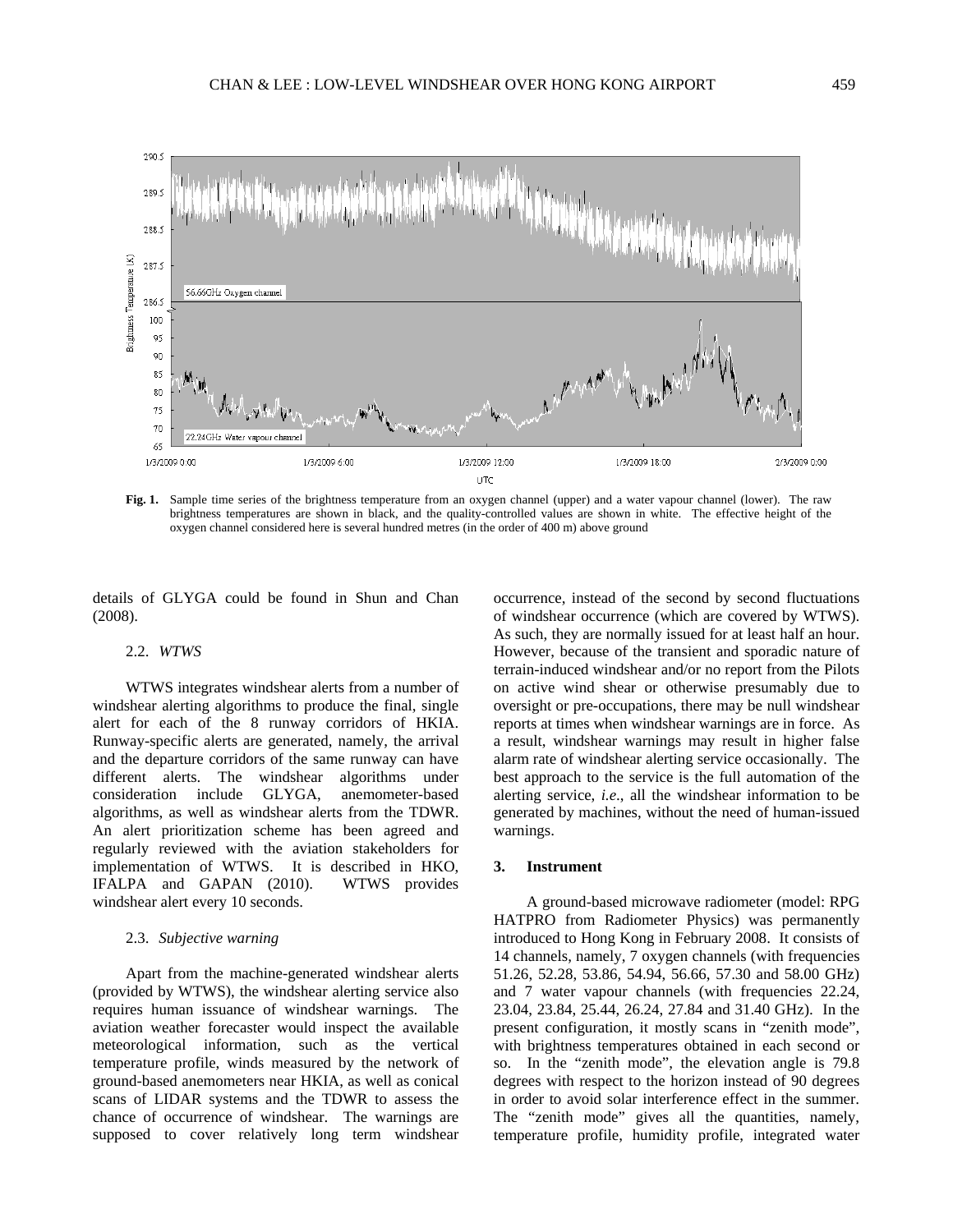vapour (IWV), liquid water path (LWP) and cloud-base height (in combination with the data from an infrared radiometer).

## **4. Quality control of brightness temperature data**

Before the brightness temperature data could be used for the various applications, they have to be processed through quality control algorithms. It is because these raw measurements are subject to various sources of noise, such as the noise of the instrument due to occasional interference by the equipment in the region (*e.g*., radars and radio links at the airport) and temporary water accumulation on the radome in rain, and the brightness temperatures are obtained with rather weak signals from the radiations of the oxygen and water vapour in the atmosphere, particularly for those frequencies with effective heights higher up in the troposphere.

The quality control procedure aims at removing "spikes" in the time series of the brightness temperature. For this purpose, the brightness temperature at a particular time is compared with those in the previous two time instances (brightness temperatures are normally available every 2-3 seconds) and used only if the difference from the previous two time instances is less than a threshold. After tuning, this threshold is found to be about 0.6 degrees K.

The time series of brightness temperature for a sample oxygen channel and a sample water vapour channel are shown in Fig. 1, before and after the quality control. The channel under consideration is 56.66 GHz, with an effective height of several hundred metres above ground. It could be seen that in general there are more rapid fluctuations in the water vapour channel. The quality control threshold may need to be fine-turned in future studies for such channels.

# **5. Use of variance of brightness temperature in capturing low level windshear**

With the quality-controlled brightness temperature data, the variance of the brightness temperature is calculated with the aim of capturing low level windshear. It is postulated that when rapid wind fluctuations occur in terrain-induced windshear condition at HKIA, there may be simultaneous variations in the temperature and humidity of the troposphere so that the low-level windshear reports from the pilots may be compared with the variance of the brightness temperature.

The use of brightness temperature variance in capturing windshear has been discussed in Chan and Lee (2011). At that time, due to computational constraint, variance (or standard deviation) is calculated every 10

minutes, and it is based on the quality-controlled brightness temperature within that period. The calculation method has been revised in the present study. First of all, the variance is updated more frequently, namely, every minute. In order to collect enough data samples in the calculation of variance (brightness temperature data are updated about every second), the variance is computed based on the data in the last 3 minutes. That is to say, variance is computed for the previous 3 minutes' data and the computed variance is updated every minute. The variance has been computed for all the 7 oxygen channels and the 7 water vapour channels. As such, at the end of every minute, there would be 60 values of 3-minute variance in the past hour, and selection is made out of these 60 values in order to maximize the capturing of lowlevel windshear reports from the pilots. Through tuning with respect to the reports, it turns out to be the most skillful in capturing the windshear by considering the  $20<sup>th</sup>$ largest value of the variance among the 60 values in the past hour. This is generally in line with the selection of the  $2<sup>nd</sup>$  largest value of the variance based on the 6 values in the past hour in the study of Chan and Lee (2011). The physical significance of the choice is that the low level windshear, especially for terrain-induced windshear, is transient and sporadic in nature, and the pilot may not experience the maximum of the wind fluctuation (and the associated temperature fluctuation). Moreover, the pilot is busy in the landing process of the aircraft, and the reported timing of encountering the low level windshear may not be accurate. As such, though it would be more physically meaningful to compare the maximum of the brightness temperature variance concurrently with the reported windshear by the pilot, there are many practical constraints so that these two pieces of information are not perfectly correlated with each other. Based on such considerations, empirical tuning in the use of the brightness temperature variance is tried out, and the  $20<sup>th</sup>$ largest value is somewhere in between the maximum value and the medium value, and may be more representative of the windshear condition actually encountered by the pilot.

As a demonstration of the concept, the variance of the brightness temperature is calculated for an episode of low-level windshear at HKIA on 3 April 2010. From the velocity imagery of the LIDAR system, strong east to southeasterly winds prevailed in the airport area on that day [Fig. 2(a)]. There was an extensive area of reverse flow [coloured brown in Fig.  $2(a)$ ] over the southeastern part of the airport, in association with the wake of the mountains on Lantau Island. Aircraft departing from the south runway of HKIA to the east might encounter significant windshear due to the terrain-disrupted airflow. There were four pilot reports of significant windshear between 1800 UTC, 3 April and 0000 UTC, 4 April, as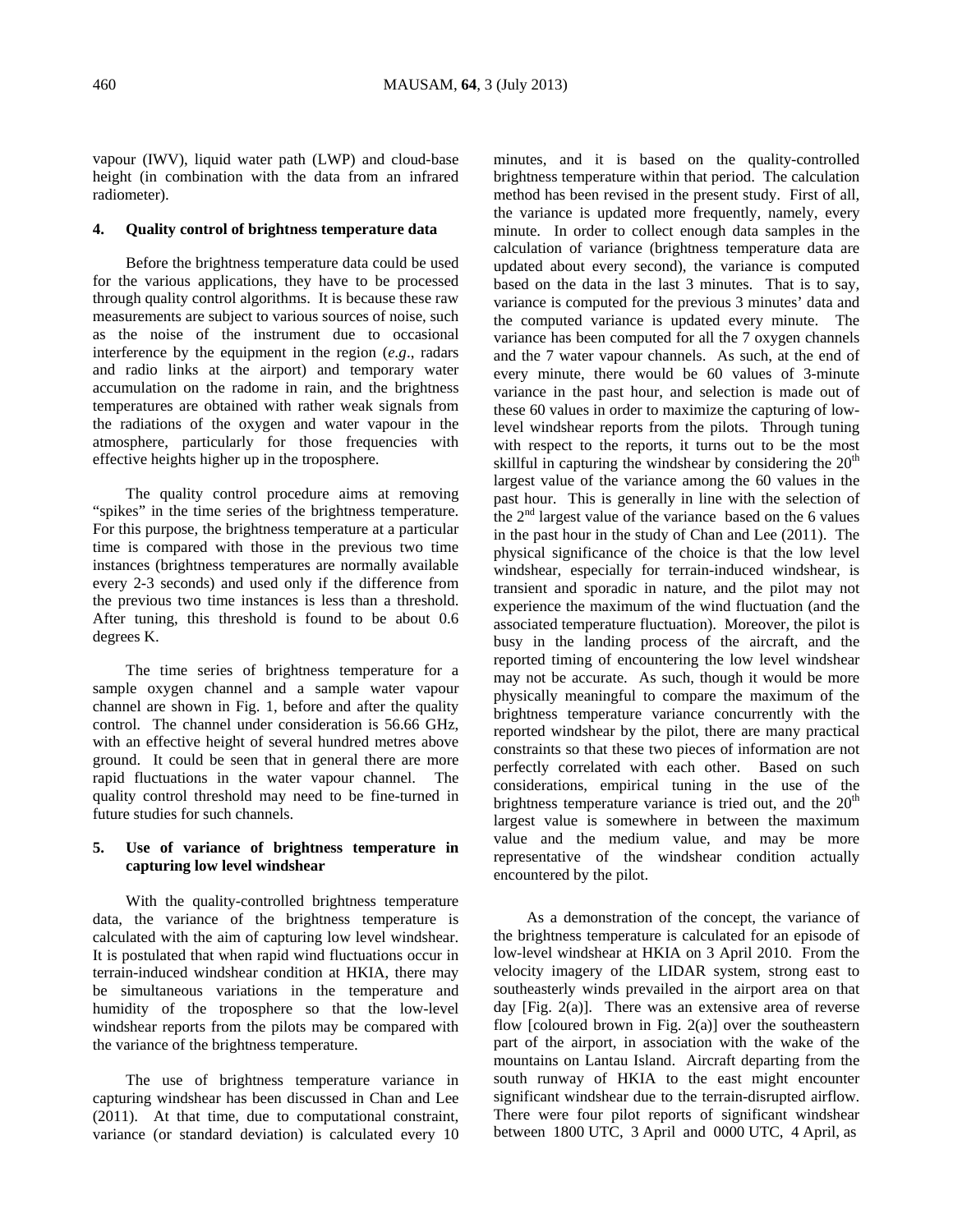



Figs. 2(a&b). (a) The radial velocity imagery of the south runway LIDAR for the case of terrain-induced windshear on 3 April 2010. (b) Time series of the variance of the brightness temperature at 57.3 GHz with the times of the pilot windshear reports shown in crosses. The effective height of 57.3 GHz is about several hundred metres (in the order of 400 m) above ground, which closely corresponds to the height of reporting of low-level windshear by the pilots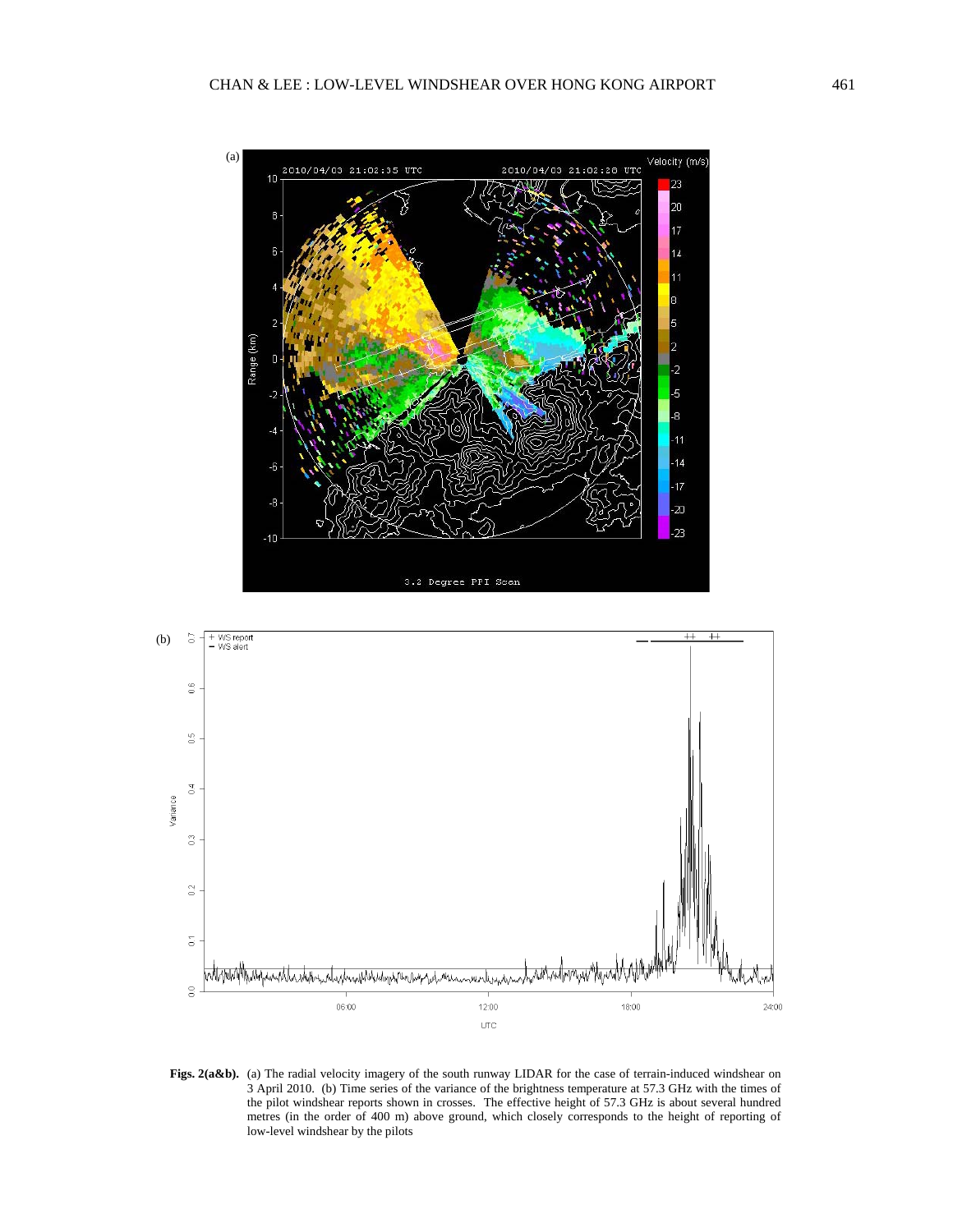

**Fig. 3.** The ROC curves of all the frequency channels of the microwave radiometer at HKIA. The variance of two successive data points in each curve differs by 0.005. It ranges from 0.005 to 0.5 from right to left with 100 data points. The performances of GLYGA, WTWS and overall windshear alerting service (WTWS + forecaster) are also shown

indicated in crosses in chart in Fig. 2(b). The  $20<sup>th</sup>$  largest variance value in the past hour has been calculated based on the brightness temperature of 57.3 GHz, and the time series is shown in Fig. 2(b) as well. It could be seen that the windshear reported by pilots occurred mostly in the period when the variance of brightness temperature was higher.

To study the variance rule more systematically, the pilot windshear reports in the spring time of 2009 to 2010 (*viz*., January to April) are considered. There are altogether 167 pilot reports for aircraft departing from the south runway of HKIA to the east. The performance of the variance rule is studied by balancing between the hit rate of pilot windshear report (*i.e*., the percentage of the reports that are successfully captured by the rule) and the alert duration as percentage of time (*i.e*., the total alert duration divided by the total period under study, expressed as a percentage). The best performing rule would have a relative operating characteristics (ROC) curve getting close to the upper left corner of the ROC diagram, *i.e*., with high hit rate, and a short alert duration. The ROC curve for each frequency channel is determined by varying the alerting threshold for the variance. The curves of all the 14 channels of the microwave radiometer under study are shown in Fig. 3. The following features are observed:

(*i*) Among the oxygen channels, the three channels with the lowest effective heights, namely, 56.66, 57.3 and 58 GHz have the best performance. The performance could be close to that of the LIDAR-based windshear alerting rule (namely, GLYGA) and the overall windshear alerting service at HKIA (*i.e*., combining all the windshear alerts from the Windshear and Turbulence Alerting System, WTWS, and subjective windshear warnings issued by the aviation weather forecasters);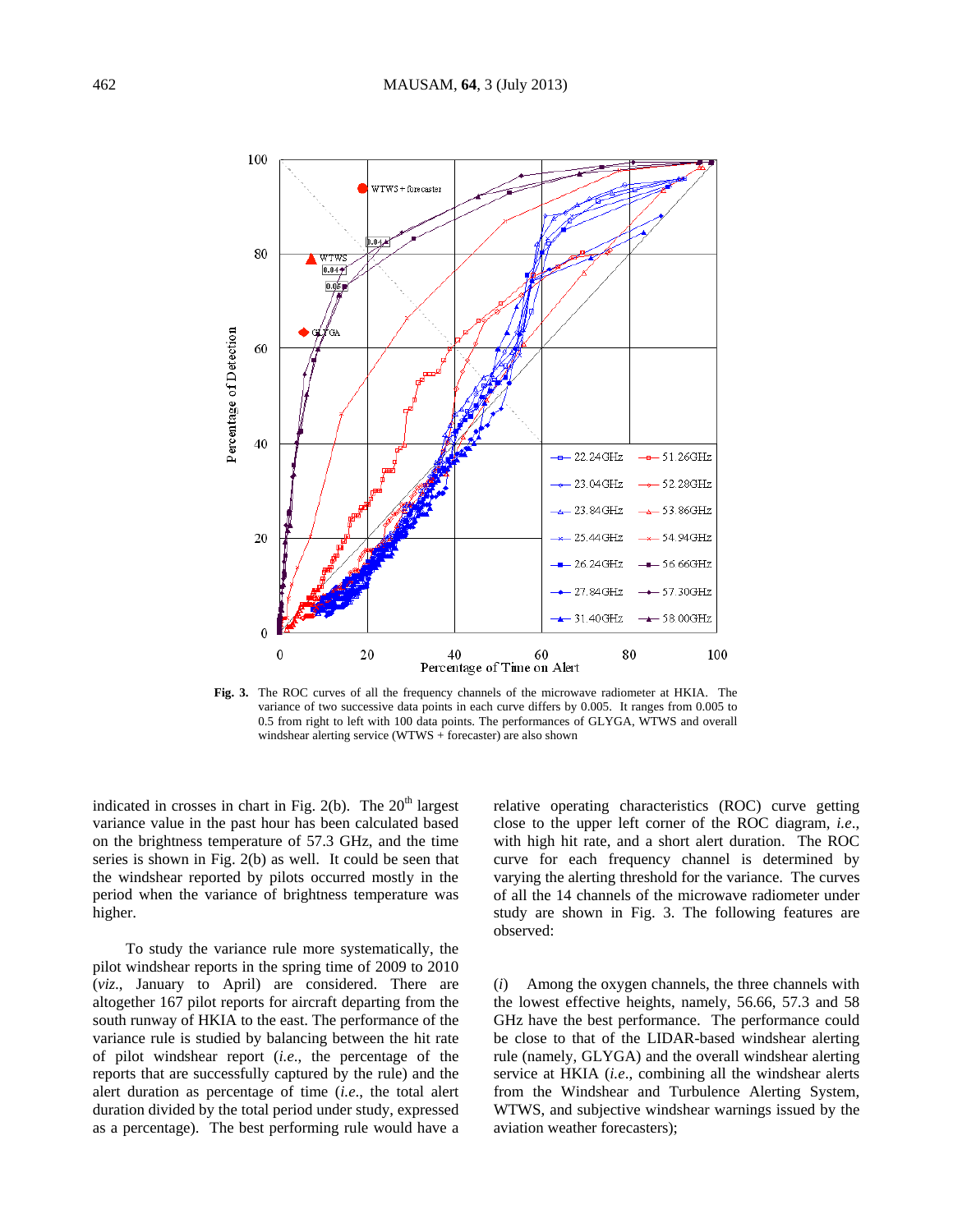

**Fig. 4.** The ROC curves by combining variance-based alerts of three oxygen channels (56.66 GHz, 57.3 GHz and 58.0 GHZ) with GLYGA alerts, and by combining them with WTWS alerts. The variance of two successive data points in each curve differs by 0.005. It ranges from 0.035 to 0.1 from right to left in 20 data points

(*ii*) In general, the water vapour channels do not show much skill in capturing the low-level windshear. This may be due to the larger fluctuations of the brightness temperatures (as could be seen from Fig. 1). The qualitycontrol algorithm of the brightness temperature data may need to be enhanced.

As in Chan and Lee (2011), an attempt has been made by combining variance rule with GLYGA, and variance rule with WTWS, to see if there is any performance improvement in the overall windshear alerting service, so that the windshear alerts could be issued automatically in the future without the need of issuing subjective windshear warnings by human forecasters. The resulting ROC curves could be found in Fig. 4. It could be seen that, by combining variance rule with WTWS, it is possible to outperform the overall windshear alerting service. The hit rate could reach 95% with an alert duration less than 20% of the time. Such automatic windshear alerting rules could have the potential for operational use, without the need of any subjective windshear warnings.

From Fig. 4, the best-performing frequency channel is 57.3 GHz (by combination with GLYGA alerts) with

the threshold 0.045 because the intersection between the ROC curve and the diagonal of the ROC diagram is the closest to the upper left corner of the diagram. As given in Table 2, the variance-rule itself has a hit rate of 62.87%; together with WTWS, the hit rate could increase to 88.62%.

## **6. Autocorrelation**

Autocorrelation has been demonstrated to be a candidate of early-warning signal on phenomenon arising from many complex systems (Biggs *et al*., 2009, Scheffer *et al*., 2009). In addition to variance rule, the capability of autocorrelation on windshear alerting is investigated in the present study. Physically, autocorrelation is a measure of the fluctuations of a quantity. At times of low-level windshear, the wind and the temperature may vary significantly, especially for terrain-induced windshear, and it would be difficult for the pilot to distinguish between windshear and turbulence under such conditions. As such, autocorrelation is tried out in detecting low-level windshear.

To analyze the dataset, the time series of qualitycontrolled brightness temperature of each frequency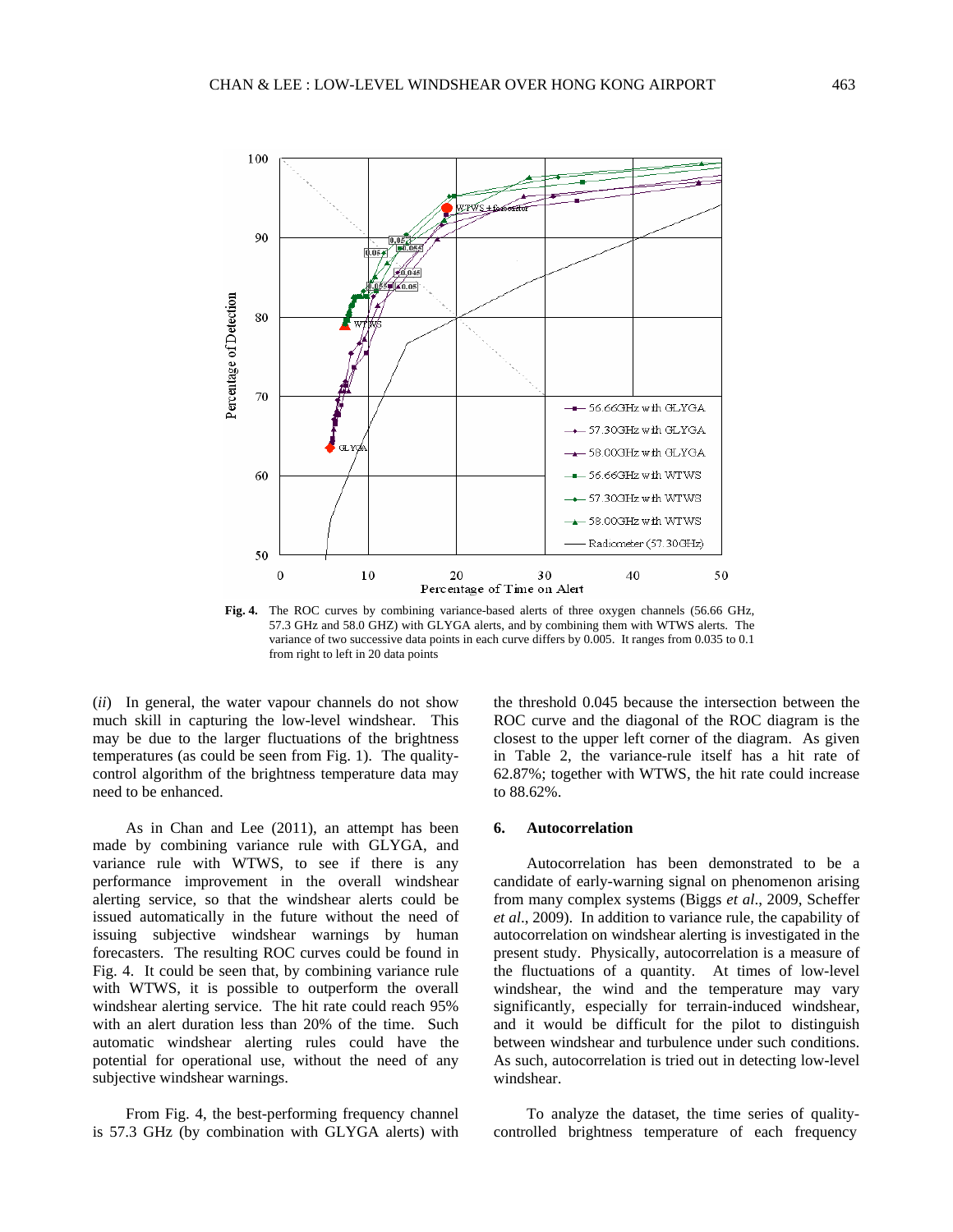



Figs. 5(a&b). (a) The radial velocity imagery of the south runway LIDAR for the windshear case on 4 April 2009. (b) Time series of the auto-correlation values for this case, with the pilot windshear reports indicated by crosses. There are two overlapping crosses (two windshear reports) at about 0400 UTC. The horizontal line is a proposed threshold for detecting low level windshear based on autocorrelation method. There are no pilot reports between 0400 and 0500 UTC when the autocorrelation coefficient value is high, probably because it is the busy time of the airport and the air traffic control is too busy to collect reports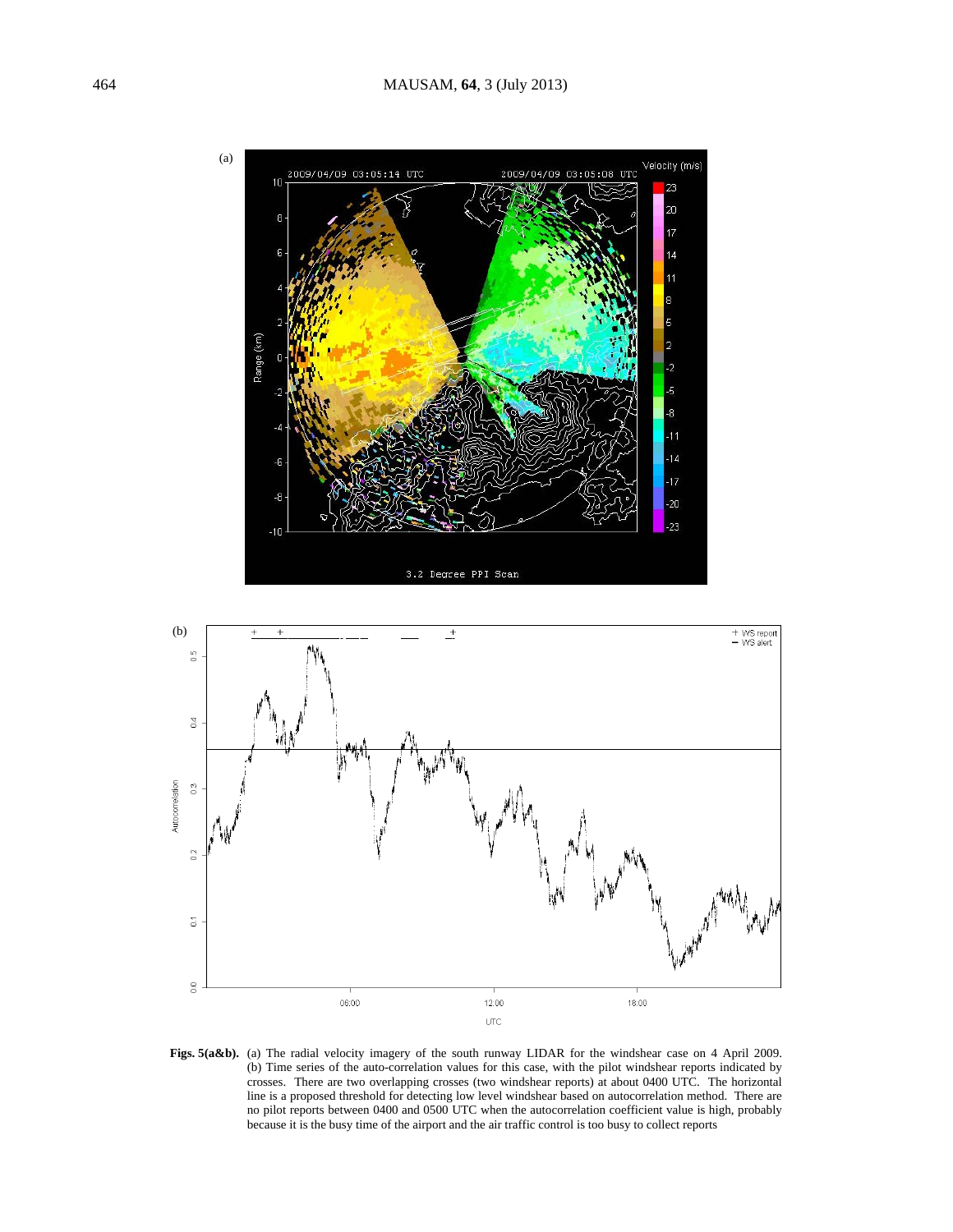

**Fig. 6.** Same as Fig. 4 but considering the windshear alerts based on the auto-correlation of three oxygen channels of the radiometer. The auto-correlation of two successive data points in each curve differs by 0.03. It ranges from 0.15 to 0.6 from right to left

## **TABLE 2**

**The number of pilot windshear reports captured by the two approaches of using the brightness temperature data from the radiometer, namely, variance and auto-correlation, based on the most optimum threshold values. They are indicated by "radiometer only" if the reports are only captured by the radiometer-based rules. Those captured by both WTWS alerts and radiometer-based alerts are indicated under "both". Those captured by WTWS only are shown as "WTWS only". The final column refers to the number of pilot reports that are missed by both WTWS and radiometer-based alerts. With the variance method, the radiometer could capture more windshear reports and thus a smaller amount of pilot reports are captured by the WTWS alone (43). On the other hand, with the autocorrelation method, the radiometer capture less amount of pilot reports, and as such there would be more reports captured by the WTWS alone (50)** 

|                 | Radiometer only Both WTWS only Missed |    |    |    |
|-----------------|---------------------------------------|----|----|----|
| Variance        | 27                                    | 78 | 43 | 19 |
| Autocorrelation | 26                                    | 71 | 50 | 20 |

channel is considered. It is detrended by subtracting a Gaussian kernel smoothing function (Nadaraya-Watson kernel regression estimate) from the time series. Lag-1 autocorrelations within a sliding window are calculated from the detrended time series.

In the calculation of autocorrelation, there are two empirical parameters, namely, the bandwidth of the data selected for applying the detrending, and the window size of the data selected for calculating the Lag-1 autocorrelation. Different settings of these two parameters have been tried out for maximizing the performance of the autocorrelation in capturing significant windshear in the ROC diagram. After experimentation, bandwidth  $= 100$  and window size  $= 1000$  (between 2000) and 3000 seconds) yields the best performance, and the corresponding results are presented in this paper. The selected window size is generally consistent with similar